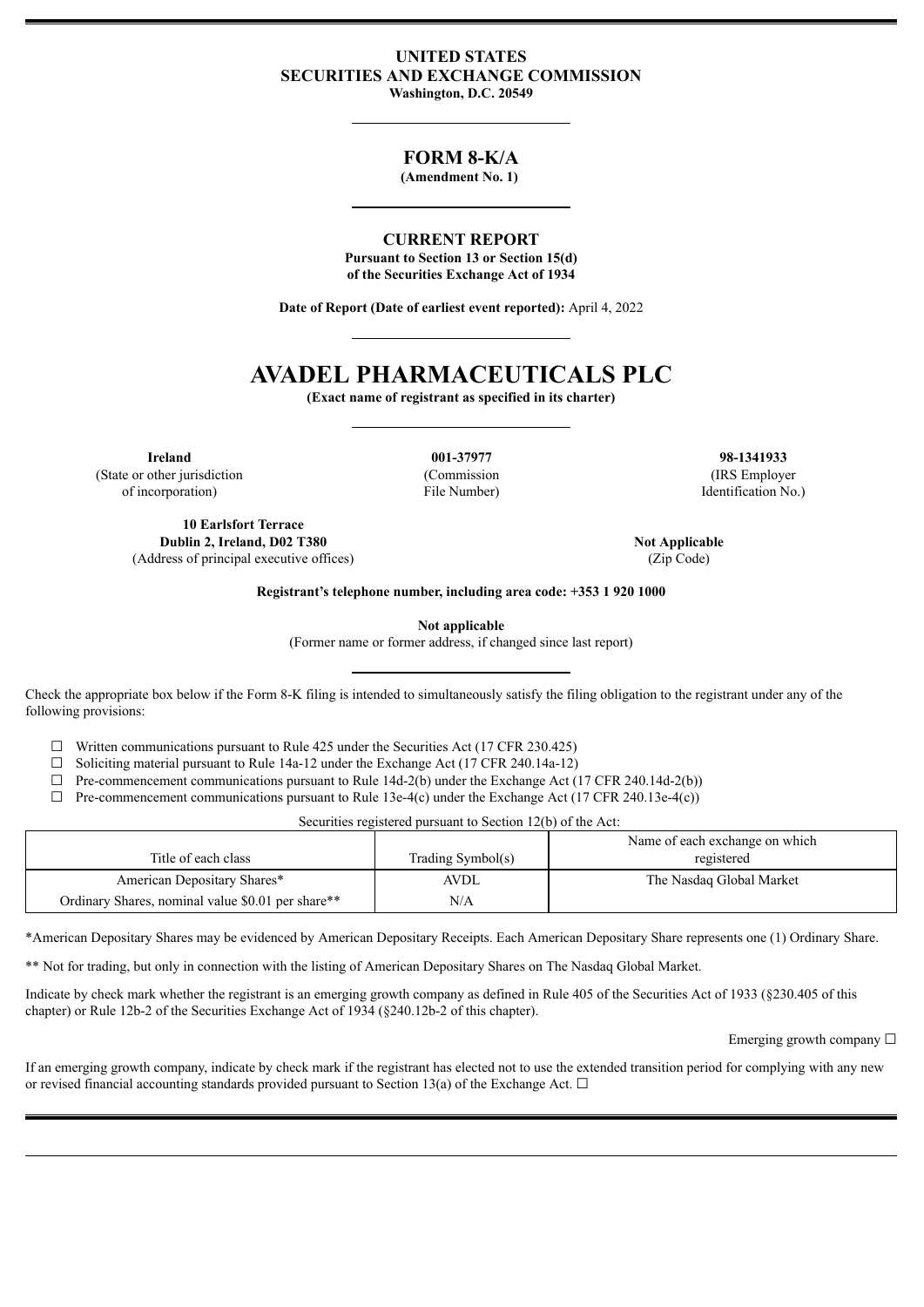#### **Explanatory Note**

This Current Report on Form 8-K/A (this "Amendment") amends the Current Report on Form 8-K filed with the Securities and Exchange Commission (the "SEC") on April 5, 2022 (the "Original Report") by Avadel Pharmaceuticals plc, in order to add Item 2.03, which was inadvertently omitted from the Original Report. Except as specifically described above, (i) this Amendment does not reflect events occurring subsequent to the filing of the Original Report and (ii) no other changes have been made to the disclosure set forth in the Original Report.

#### **Item 1.01 Entry into a Material Definitive Agreement**

Over the course of April 4 and April 5, 2022, Avadel Finance Cayman Limited, a Cayman Islands exempted company (the "Issuer") and an indirect whollyowned subsidiary of Avadel Pharmaceuticals plc (the "Company"), closed its previously announced exchange of (i) approximately \$117.4 million in aggregate principal amount of 4.50% Exchangeable Senior Notes due February 1, 2023 issued on February 16, 2018 (the "Existing Notes") and (ii) approximately \$5.6 million, which includes interest accruing from February 1, 2022 to, but not including, April 4, 2022, for approximately \$117.4 million in aggregate principal amount of new 4.50% Exchangeable Senior Notes due October 2, 2023 (the "New Notes") (the "Exchange Transactions"), in each case, pursuant to the exemption from registration provided by Section 4(a)(2) under the Securities Act of 1933, as amended (the "Securities Act").

The New Notes were issued pursuant to an Indenture (the "Indenture"), entered into by the Issuer, the Company and The Bank of New York Mellon, as trustee (the "Trustee"). The New Notes are senior unsecured obligations of the Issuer and are guaranteed by the Company. The New Notes bear interest at a rate of 4.50% per annum from, and including, April 4, 2022, payable semi-annually in arrears on April 2 and October 2 of each year, beginning on October 2, 2022. In certain circumstances, the Issuer and the Company may be required to pay additional amounts as a result of any applicable tax withholding or deductions required in respect of payments on the New Notes. The New Notes will mature on October 2, 2023, unless earlier repurchased or redeemed by the Issuer or exchanged by the holders.

Subject to satisfaction of certain conditions and during certain periods, the New Notes are exchangeable at an initial exchange rate of 92.6956 American Depositary Shares (the "ADSs") of the Company (each of which represents as of the date hereof one ordinary share of the Company, nominal value \$0.01 per share (the "Ordinary Shares")) per \$1,000 principal amount of the New Notes (so long as the principal amount of such holder's New Notes not exchanged is at least \$200,000), which is equal to an initial exchange price of approximately \$10.79 per ADS. Upon exchange, the New Notes may be settled in cash, ADSs, or a combination of cash and ADSs, at the Issuer's election. The exchange rate will be subject to adjustment in some events but will not be adjusted for any accrued and unpaid interest. Following a "make-whole fundamental change" (as defined in the Indenture) or upon the Issuer's issuance of a notice of redemption, the Issuer will increase the exchange rate for a holder who elects to exchange its New Notes in connection with such "make-whole fundamental change" or during the related redemption period in certain circumstances.

The Issuer may redeem for cash all of the New Notes in connection with certain tax-related events. In addition, the Issuer may redeem for cash all, but not less than all of the New Notes, at its option, if the last reported sale price of the ADSs has been at least 130% of the exchange price then in effect for at least 20 trading days (whether or not consecutive), including the trading day immediately preceding the date on which the Issuer provides notice of redemption, during any 30 consecutive trading day period ending on, and including, the trading day immediately preceding the date on which the Issuer provides notice of redemption at a redemption price equal to 100% of the principal amount of the New Notes to be redeemed, plus any accrued and unpaid interest to, but excluding, the redemption date. No sinking fund is provided for the New Notes, which means that the Company is not required to redeem or retire the New Notes periodically.

The Indenture includes covenants that, subject to carveouts and exceptions, limit the ability of (1) the Company and the Issuer to incur secured debt, (2) the Company's subsidiaries (other than the Issuer) to incur unsecured debt, (3) the Company and its subsidiaries (including the Issuer) to pay dividends and redeem equity and (4) the Company and its subsidiaries (including the Issuer) to transfer capital stock of any subsidiary (other than the Issuer) that does not guarantee the New Notes. The Indenture also includes certain customary covenants and sets forth certain events of default after which the New Notes may be declared immediately due and payable and sets forth certain types of bankruptcy or insolvency events of default involving the Company after which the New Notes become automatically due and payable.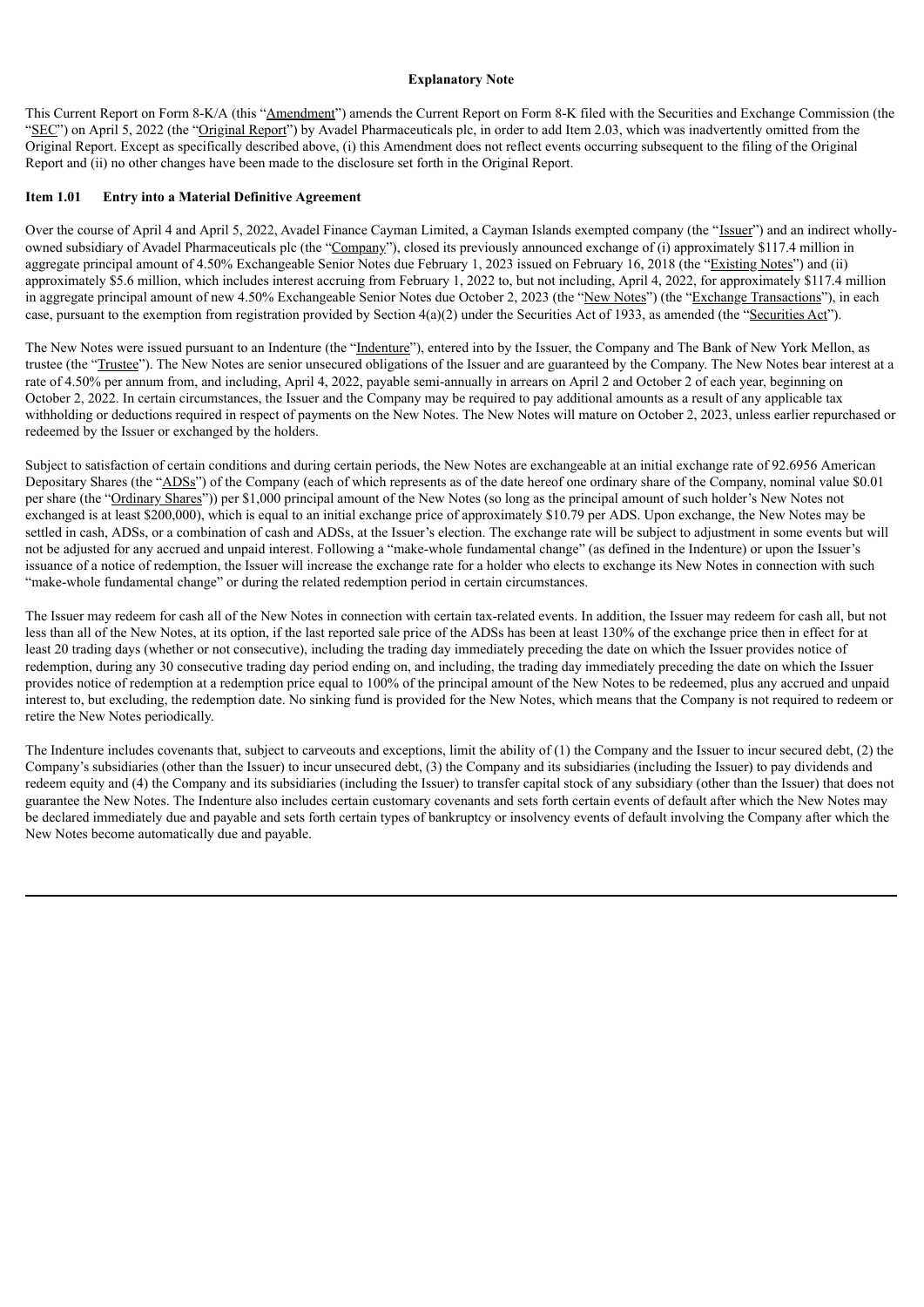The Issuer has agreed to use its commercially reasonable efforts to procure approval for the listing of the New Notes on a recognized stock exchange for the purposes of Section 64 of the Taxes Consolidation Act 1997 of Ireland prior to October 2, 2022, which is the first interest payment date for the New Notes.

The foregoing descriptions of the New Notes and the Indenture do not purport to be complete and are qualified in their entirety by reference to the Indenture (which includes the form of the New Note). A copy of the Indenture (which includes the form of the New Note) is filed as Exhibit 4.1 to this Current Report on Form 8-K and incorporated by reference in Items 1.01, 2.03 and 3.02.

The Company offered the New Notes to certain holders of the Existing Notes in reliance on the exemption from registration provided by Section 4(a)(2) of the Securities Act. The offer and sale of the New Notes to certain holders of the Existing Notes did not involve a public offering, the solicitation of offers for the New Notes was not done by any form of general solicitation or general advertising, and offers for the New Notes were only solicited from persons believed to be "qualified institutional buyers" within the meaning of Rule 144A promulgated under the Securities Act. The New Notes and any ADSs that may be issued upon exchange of the New Notes will not be registered under the Securities Act, and may not be offered or sold in the United States absent registration under the Securities Act or an applicable exemption from registration requirements. Initially, a maximum of 10,880,145 ADSs may be issued upon exchange of the New Notes, based on an initial exchange rate of 92.6956 ADSs per \$1,000 principal amount of New Notes, which is subject to customary anti-dilution adjustment provisions. For conversions in connection with a "make whole fundamental change" (as defined in the Indenture) or the issuance of a redemption notice, a maximum of 17,035,549 ADSs may be issued upon exchange of the New Notes, based on an initial maximum exchange rate of 145.1378 ADSs per \$1,000 principal amount of New Notes, which is subject to customary anti-dilution adjustment provisions.

This Current Report on Form 8-K does not constitute an offer to sell, or a solicitation of an offer to buy, any security and shall not constitute an offer, solicitation or sale in any jurisdiction in which such offering would be unlawful.

#### Item 2.03 Creation of a Direct Financial Obligation or an Obligation under an Off-Balance Sheet Arrangement of a Registrant.

The information set forth in Item 1.01 of this Current Report on Form 8-K is incorporated herein by reference.

#### **Item 3.02 Unregistered Sales of Equity Securities**

The information set forth in Item 1.01 of this Current Report on Form 8-K is incorporated herein by reference.

#### **Item 9.01 Exhibits**

(d) Exhibits

[4.1\\*](http://www.sec.gov/Archives/edgar/data/1012477/000110465922042865/tm2211612d1_ex4-1.htm) [Indenture,](http://www.sec.gov/Archives/edgar/data/1012477/000110465922042865/tm2211612d1_ex4-1.htm) dated as of April 4, 2022, by and between the Issuer, the Company and The Bank of New York Mellon, as Trustee.

[4.2\\*](http://www.sec.gov/Archives/edgar/data/1012477/000110465922042865/tm2211612d1_ex4-1.htm) Form of 4.50% [Exchangeable](http://www.sec.gov/Archives/edgar/data/1012477/000110465922042865/tm2211612d1_ex4-1.htm) Senior Note due 2023 (included in Exhibit 4.1).

104 Cover Page Interactive Data File (embedded with the Inline XBRL document).

\* Previously filed with Original Report.